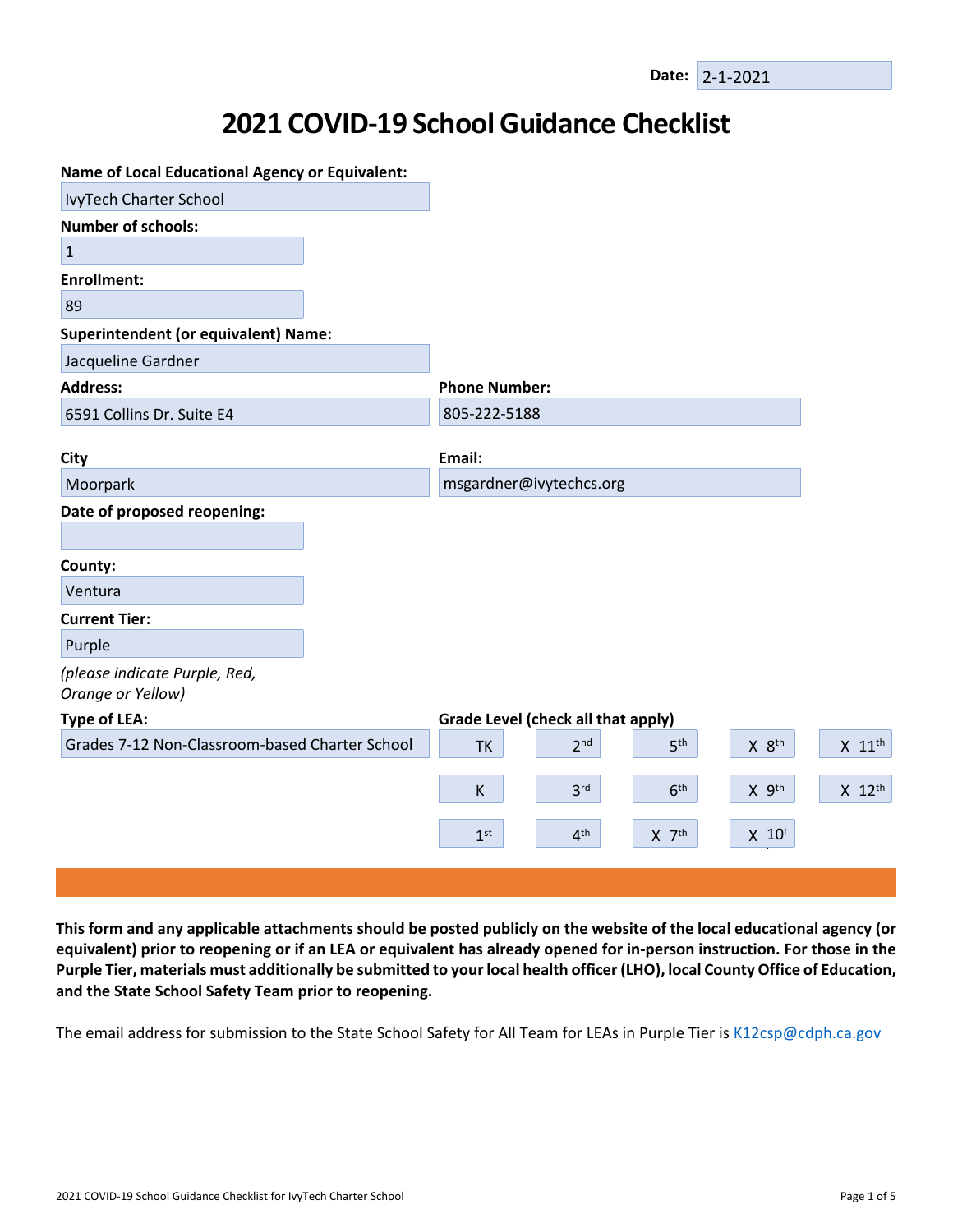LEAs or equivalent in Counties with a case rate >=25/100,000 individuals can submit materials but cannot re-open a **school until the county is below 25 cases per 100,000 (adjusted rate) for 5 consecutive days.**

## **For Local Educational Agencies (LEAs or equivalent) in ALL TIERS:**

X I, Jacqueline Gardner, post to the website of the local educational agency (or equivalent) the COVID Safety Plan, which consists of two elements: the **COVID-19 Prevention Program (CPP)**, pursuant to CalOSHA requirements, and this **CDPH COVID-19 Guidance Checklist** and accompanying documents, which satisfies requirements for the safe reopening of schools per CDPH [Guidance](https://www.cdph.ca.gov/Programs/CID/DCDC/CDPH%20Document%20Library/COVID-19/Consolidated_Schools_Guidance.pdf) on Schools. For those seeking to open while in the Purple Tier, these plans have also been submitted to the local health officer (LHO) and the State School Safety Team.

I confirm that reopening plan(s) address the following, consistent with guidance from the California Department of Public Health and the local health department:

Ventura County Public Health

X **Stable group structures (where applicable)**: How students and staff will be kept in stable groups with fixed membership that stay together for all activities (e.g., instruction, lunch, recess) and minimize/avoid contact with other groups or individuals who are not part of the stable group.

Continuing with Guidance Related to Cohorts - UPDATED September 4, 2020 by Ventura County Public Health

Please provide specific information regarding:

How many students and staff will be in each planned stable, group structure? (If planning more than one type of group, what is the minimum and maximum number of students and staff in the groups?)

16 or less

If you have departmentalized classes, how will you organize staff and students in stable groups?

There is only one cohort for our school.

If you have electives, how will you prevent or minimize in-person contact for members of different stable groups?

 $n/a$ 

X **Entrance, Egress, and Movement Within the School**: How movement of students, staff, and parents will be managed to avoid close contact and/or mixing of cohorts.

There is only one cohort for our school.

X **Face Coverings and Other Essential Protective Gear**: How CDPH's face covering requirements will be and enforced for staff and students.satisfied

all staff, students and guests must wear a mask why on-site.

X **Health Screenings for Students and Staff**: How students and staff will be screened for symptoms of COVID-19 and how ill students or staff will be separated from others and sent home immediately.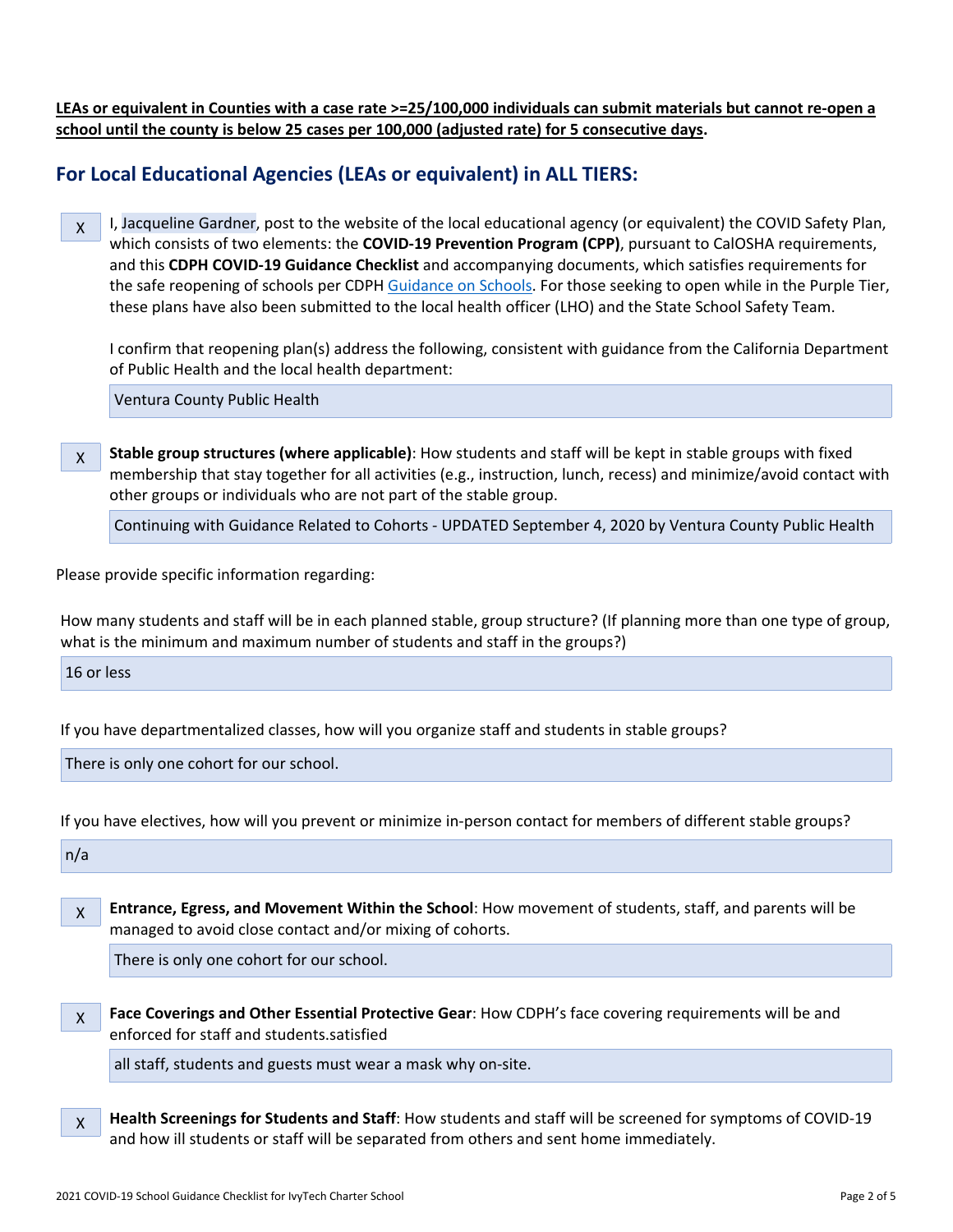Temperature check upon entry, follow-up calls for students absent from cohort attendance time.

X **Healthy Hygiene Practices**: The availability of handwashing stations and hand sanitizer, and how their safe and appropriate use will be promoted and incorporated into routines for staff and students.

Promote 6ft distance, hand-washing and masks....hand sanitizer throughout the site.

X **Identification and Tracing of Contacts**: Actions that staff will take when there is a confirmed case. Confirm that the school(s) have designated staff persons to support contact tracing, such as creation and submission of lists of exposed students and staff to the local health department and notification of exposed persons. Each school must designate a person for the local health department to contact about COVID-19.

Geoff Frankl and Diana Conner

X **Physical Distancing**: How space and routines will be arranged to allow for physical distancing of students and staff.

All desks are 6ft apart, rules posted, and markings around the site.

Please provide the planned maximum and minimum distance between students in classrooms.

| Maximum: | feet<br>10 |      |
|----------|------------|------|
|          |            |      |
| Minimum  | 6          | feet |

If this is less than 6 feet, please explain why it is not possible to maintain a minimum of at least 6 feet.

 $n/a$ 

X **Staff Training and Family Education**: How staff will be trained and families will be educated on the application and enforcement of the plan.

Train all staff and provide educational materials to families in the following safety actions: enhanced sanitation practices, physical distancing guidelines and their importance, use of face coverings, screening practices, and COVID-19 specific symptom identification.

X **Testing of Staff**: How school officials will ensure that students and staff who have symptoms of COVID-19 or have been exposed to someone withCOVID-19 will be rapidly tested and what instructions they will be given while waiting for test results. Below, please describe any planned periodic asymptomatic staff testing cadence.

Testing made available through County locations. If necessary paid for by IvyTech. All staff will be required to stay at home with high temperature and or exposure. Staff may work from home in the interim of receiving results or quarantine time frame.

Staff asymptomatic testing cadence. Please note if testing cadence will differ by tier:

 $n/a$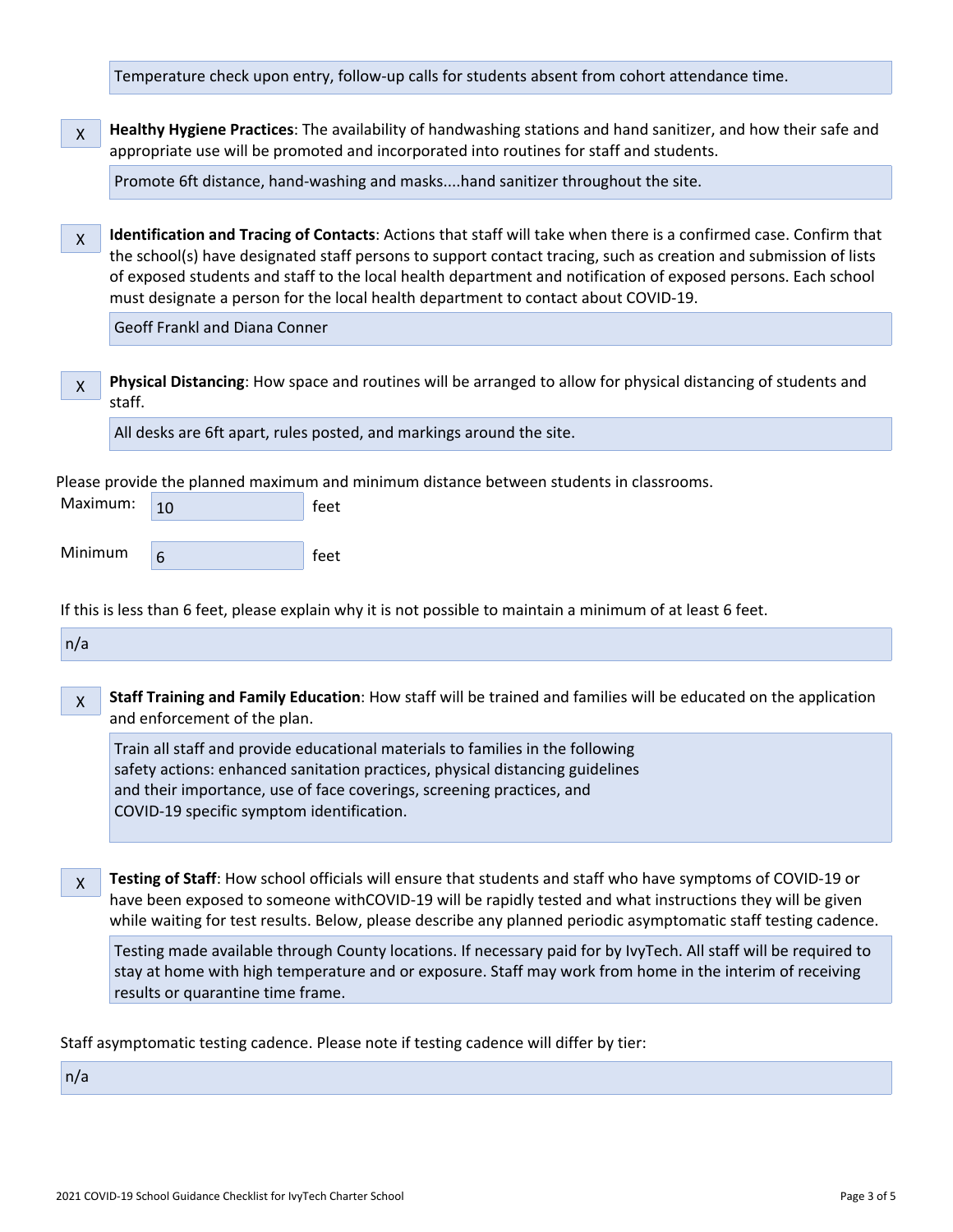**Testing of Students**: How school officials will ensure that students who have symptoms of COVID-19 or have been exposed to someone withCOVID-19 will be rapidly tested and what instructions they will be given while waiting for test results. Below, please describe any planned periodic asymptomatic student testing cadence.

Planned student testing cadence. Please note if testing cadence will differ by tier:

| n/a                                                                                                                                                                                                                                                                                                                                                                                                                                                                                         |
|---------------------------------------------------------------------------------------------------------------------------------------------------------------------------------------------------------------------------------------------------------------------------------------------------------------------------------------------------------------------------------------------------------------------------------------------------------------------------------------------|
| Identification and Reporting of Cases: At all times, reporting of confirmed positive and suspected cases in<br>$\mathsf{X}$<br>students, staff and employees will be consistent with Reporting Requirements.                                                                                                                                                                                                                                                                                |
| Passive Screening - instruct parents to screen students and staff to self<br>screen prior to leaving for school (check temperature to ensure<br>temperature below 99.5 degrees Fahrenheit and observe for symptoms<br>outlined by public health officials).<br>Active Screening - engage in symptom screening as students and staff<br>enter campus, consistent with public health guidance, which<br>includes visual wellness checks and temperature checks with no-touch<br>thermometers. |
| Communication Plans: How the superintendent will communicate with students, staff, and parents about cases<br>$\mathsf{X}$<br>and exposures at the school, consistent with privacy requirements such as FERPA and HIPAA.                                                                                                                                                                                                                                                                    |
| When there is an individual with a confirmed COVID-19 test, coordinate with<br>VCPH to determine who should be considered as a close contact - a close<br>contact is someone who was within 6 feet of an individual for a sustained<br>period of time.                                                                                                                                                                                                                                      |
| <b>Consultation:</b> (For schools not previously open) Please confirm consultation with the following groups                                                                                                                                                                                                                                                                                                                                                                                |
| n/a                                                                                                                                                                                                                                                                                                                                                                                                                                                                                         |
| Labor Organization                                                                                                                                                                                                                                                                                                                                                                                                                                                                          |
| Name of Organization(s) and Date(s) Consulted:                                                                                                                                                                                                                                                                                                                                                                                                                                              |
| Name:                                                                                                                                                                                                                                                                                                                                                                                                                                                                                       |
| Date:                                                                                                                                                                                                                                                                                                                                                                                                                                                                                       |
| Parent and Community Organizations                                                                                                                                                                                                                                                                                                                                                                                                                                                          |
| Name of Organization(s) and Date(s) Consulted:                                                                                                                                                                                                                                                                                                                                                                                                                                              |
| Name:                                                                                                                                                                                                                                                                                                                                                                                                                                                                                       |
| Date:                                                                                                                                                                                                                                                                                                                                                                                                                                                                                       |
| If no labor organization represents staff at the school, please describe the process for consultation with school staff:                                                                                                                                                                                                                                                                                                                                                                    |